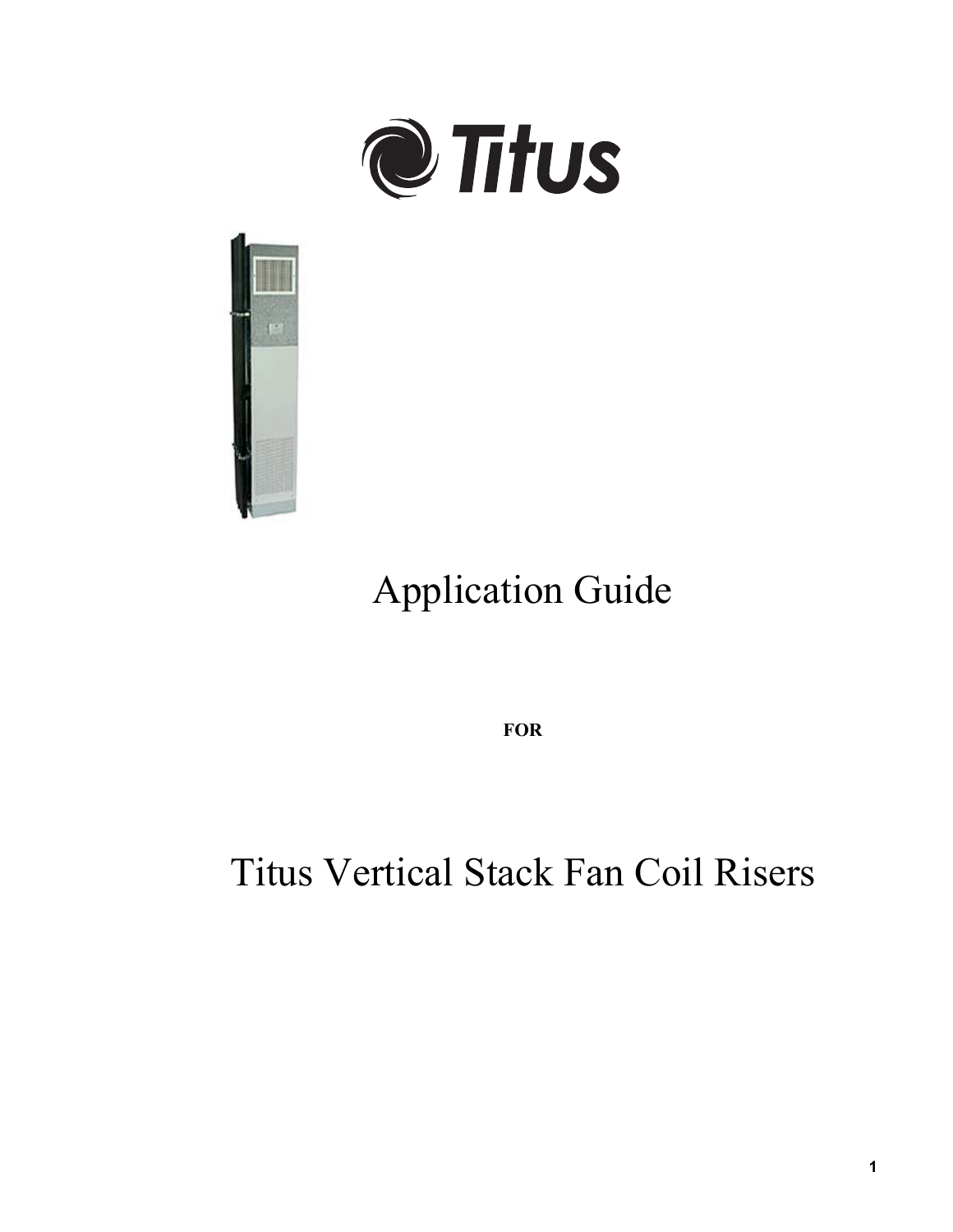### Table Of Contents Page

| Introduction                                      |    |
|---------------------------------------------------|----|
| <b>Riser Sizing</b>                               |    |
| 2 Pipe System – Standard Return                   |    |
| 2 Pipe System – Reverse Return                    |    |
| Vertical Stack 4 Pipe – Standard & Reverse Return | 6  |
| <b>Riser Location</b>                             |    |
| <b>Riser Insulation and Spacing</b>               |    |
| <b>Riser Installation</b>                         |    |
| Riser Extension Length Formula                    | 12 |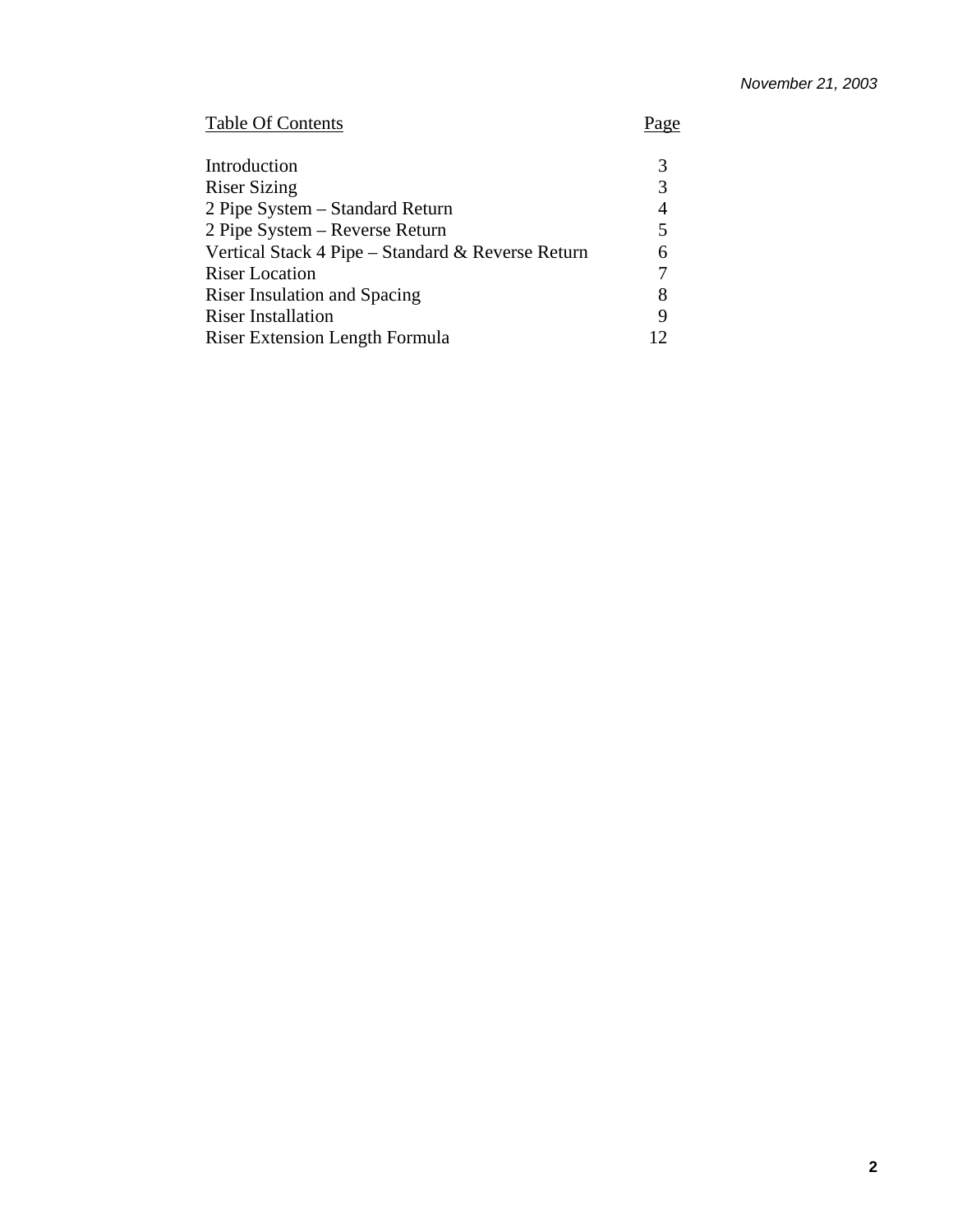### **Introduction**

The term riser is used to describe the piping used to supply or return water from the vertical stack fan coil (chilled or hot water) as well as the piping used to run off condensate water from the coil. Fan coils have three risers on a two-pipe system (one each supply, return and condensate) and five risers on a four-pipe system (chilled water supply, chilled water return, hot water supply, hot water return and condensate).

Risers are typically insulated with elastomeric, closed cell thermal insulation to minimize heat loss or gain from the water to the ambient space. The diameter of the riser will decrease or increase as the piping extends throughout the building, in order to equalize the pressure and velocity of water flow. This is not dissimilar to duct sizing in an air delivery system.

Pipe sizing and insulation are the domain of the consulting engineer for the project, their discussion in this guide serves to explain concepts used. The nature in which risers are supplied on a unit in order to meet the engineers design vary by manufacturer**.** 

### **Riser Sizing**

Design operating pressure differentials between the supply and return riser is typically 10 to 15 psi. Design velocities are typically between 1 and 4 feet/second. Typical riser pressure loss is designed for about 3 feet of head pressure loss per 100 feet of piping. As a rule of thumb, 10 feet of head pressure equates to about 5 psi.

Two types of systems are used in piping fan coils, 2 pipe and 4 pipe. A standard two-pipe system utilizes a supply riser, return riser and condensate riser. In a twopipe system, hot water and chilled water share the same piping network, but the system can only be in the heating or cooling mode at any one time. A four-pipe system can operate simultaneously in the heating and cooling mode, and thus has separate supply and return risers for hot and chilled water. In both systems, the risers are sized for the amount of water they will carry at various points within the system.

Two different configurations are available for return piping, standard return and reverse return. In the standard configuration, water flows from the first fan coil in the loop through the last, and returns from the last unit back through the first. In a reverse return system, both the supply and return flow run from the first unit in the system through the last and returns to the chiller through a separate riser.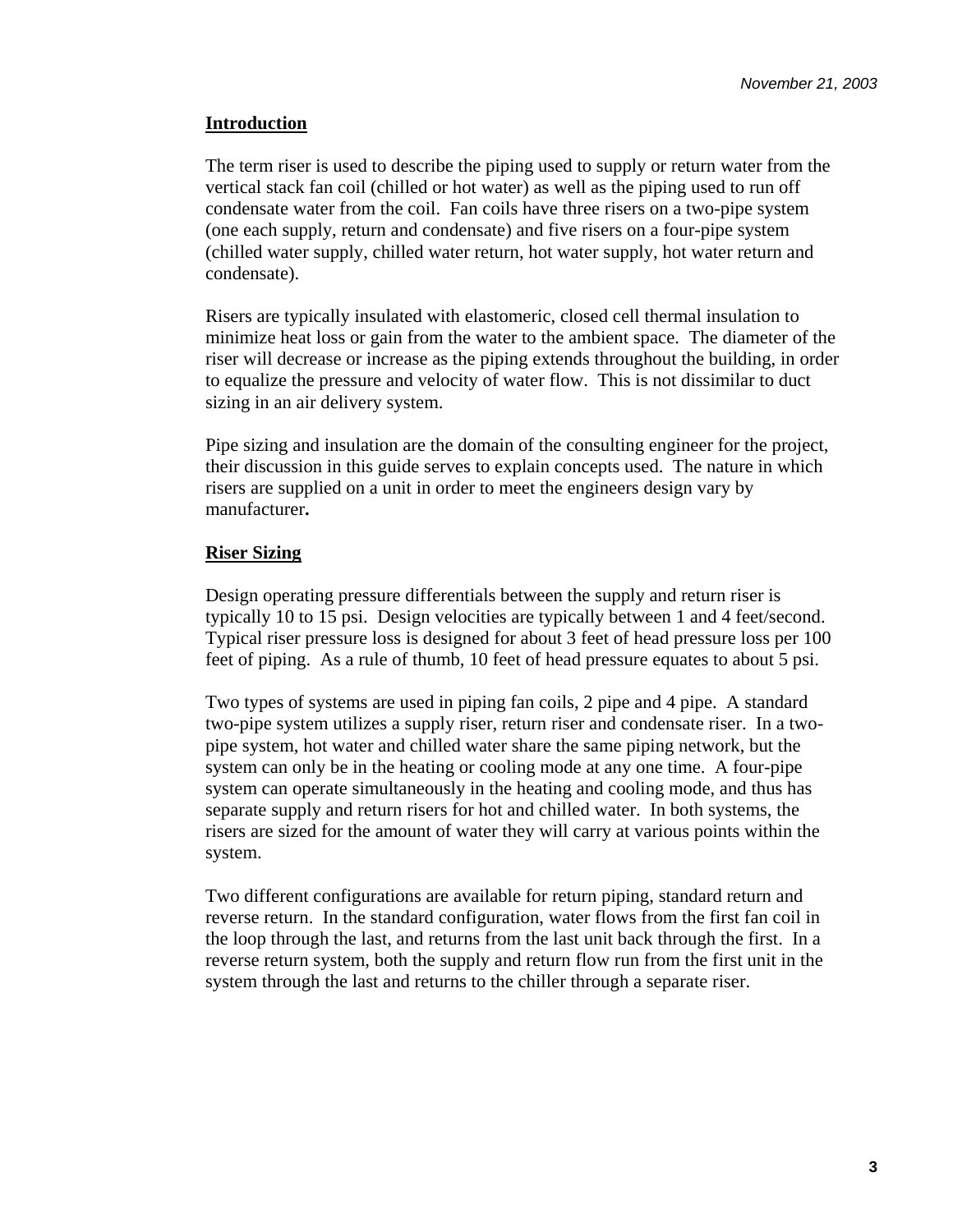Pictured below are horizontal and vertical layout configurations of standard return piping systems. Sample diagrams for reverse return piping systems are also featured.



*Horizontal Piping Layout For a 2 Pipe System with Standard Return Piping* 

*Vertical Piping Layout For a 2 Pipe System with Standard Return Piping* 

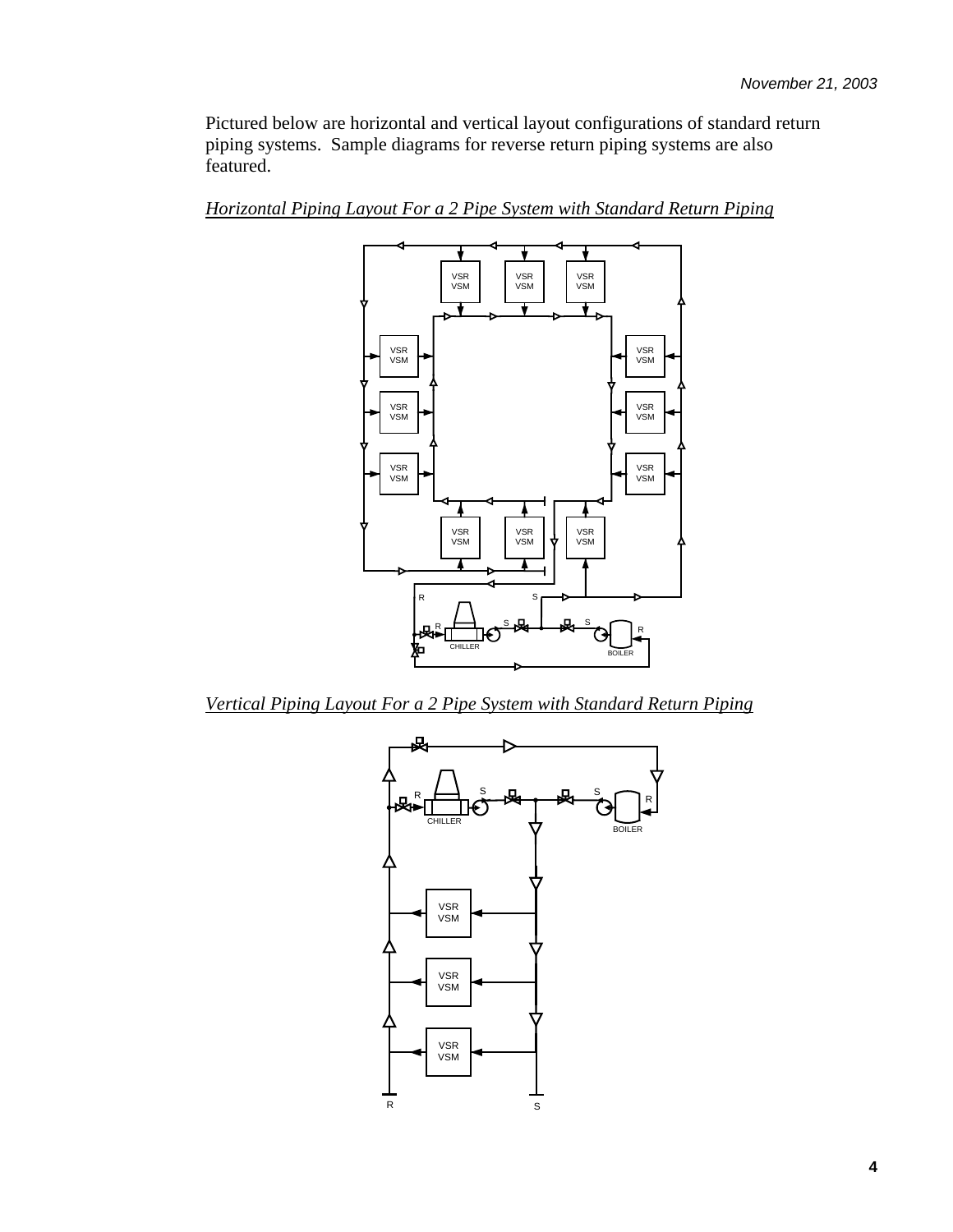

*Horizontal Piping Layout For a 2 Pipe System with Reverse Return Piping* 

*Vertical Piping Layout For a 2 Pipe System with Reverse Return Piping* 

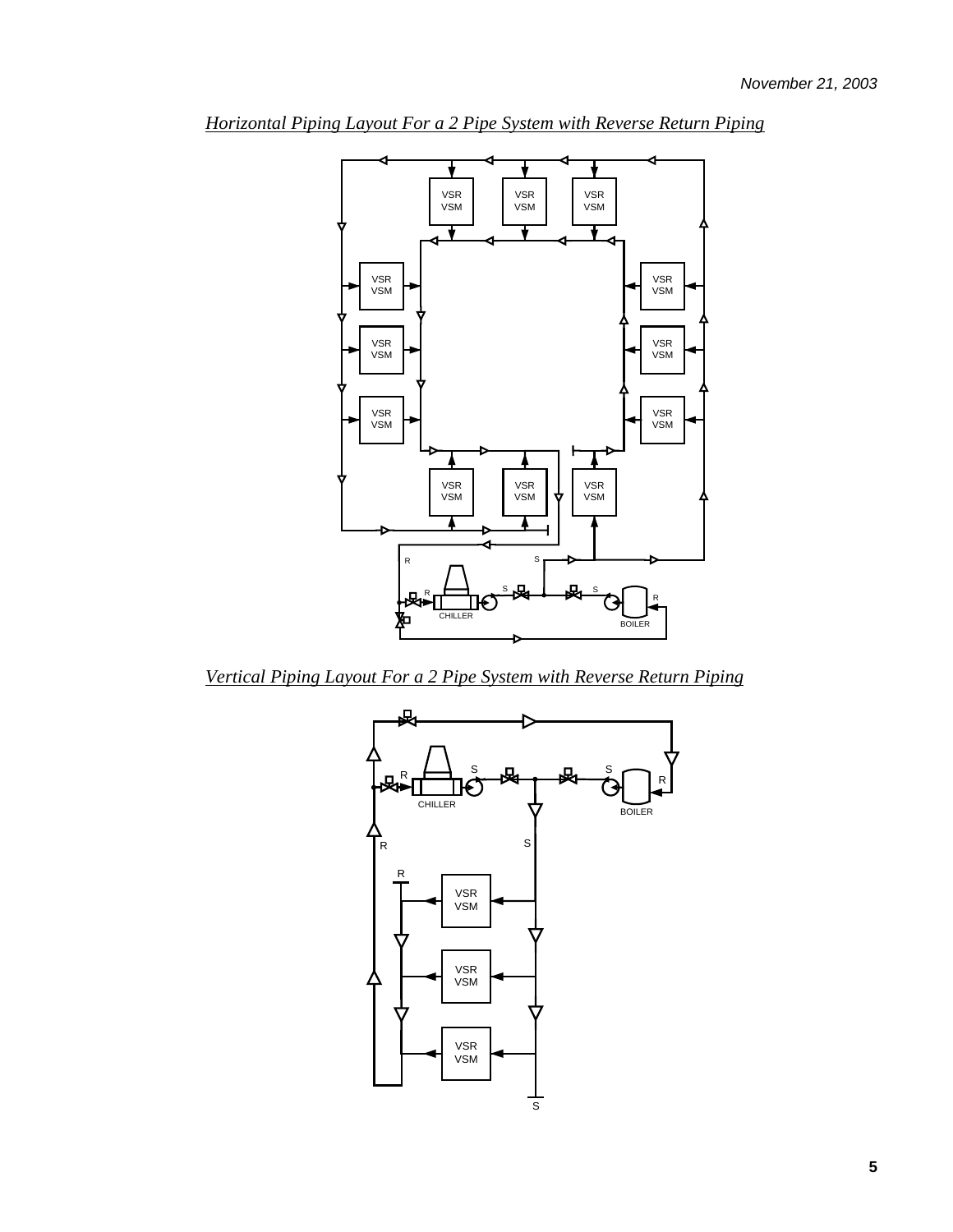

*Vertical Stack 4 Pipe System with Standard Return Piping*

*Vertical Stack 4 Pipe System with Reverse Return Piping* 

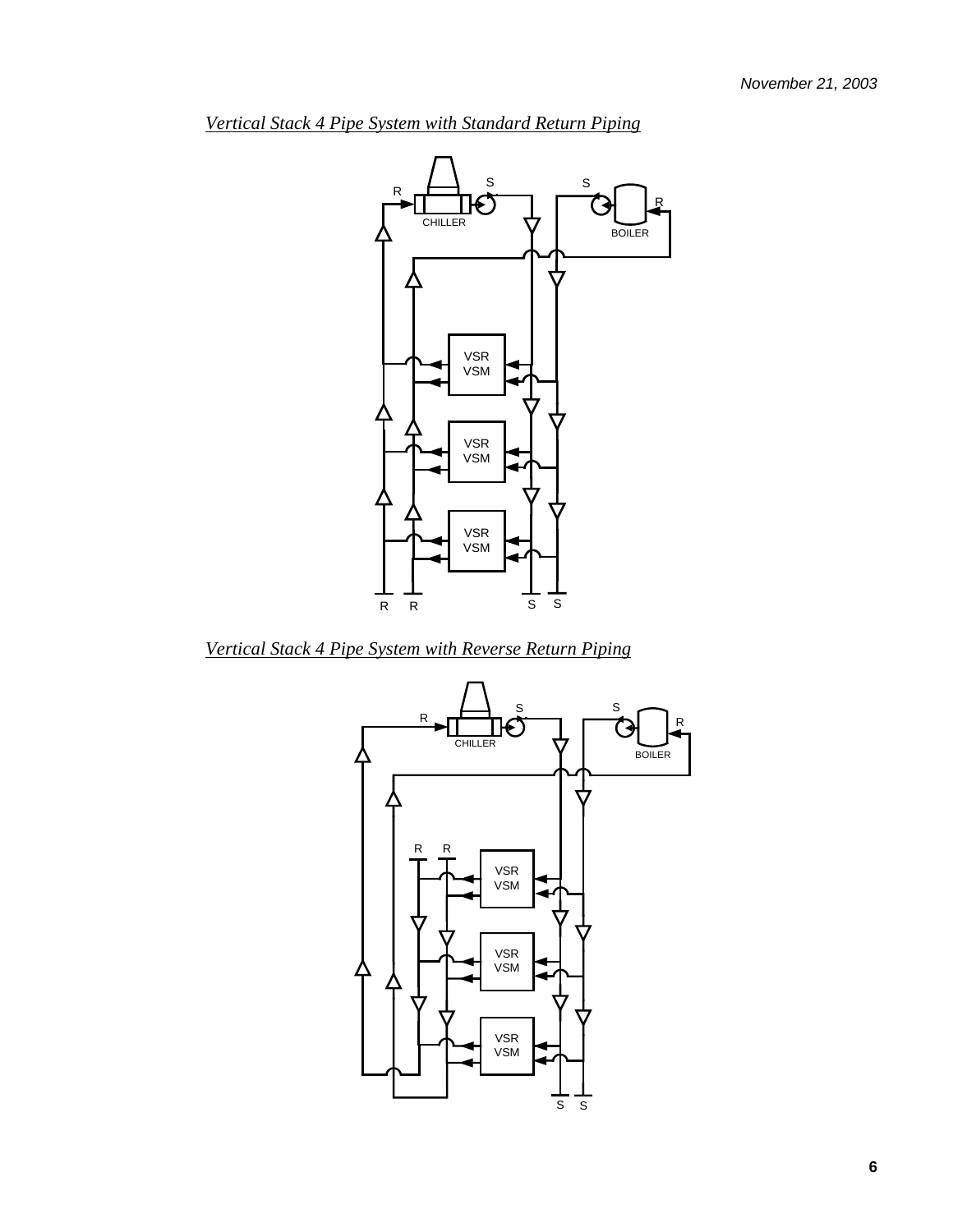#### **Riser Locations**

The location of supply, return and condensate piping risers are flexible in order to meet construction constraints found on the job. Featured below are drawings, which show riser options, supply locations and typical configuration arrangements for vertical stack fan coils.

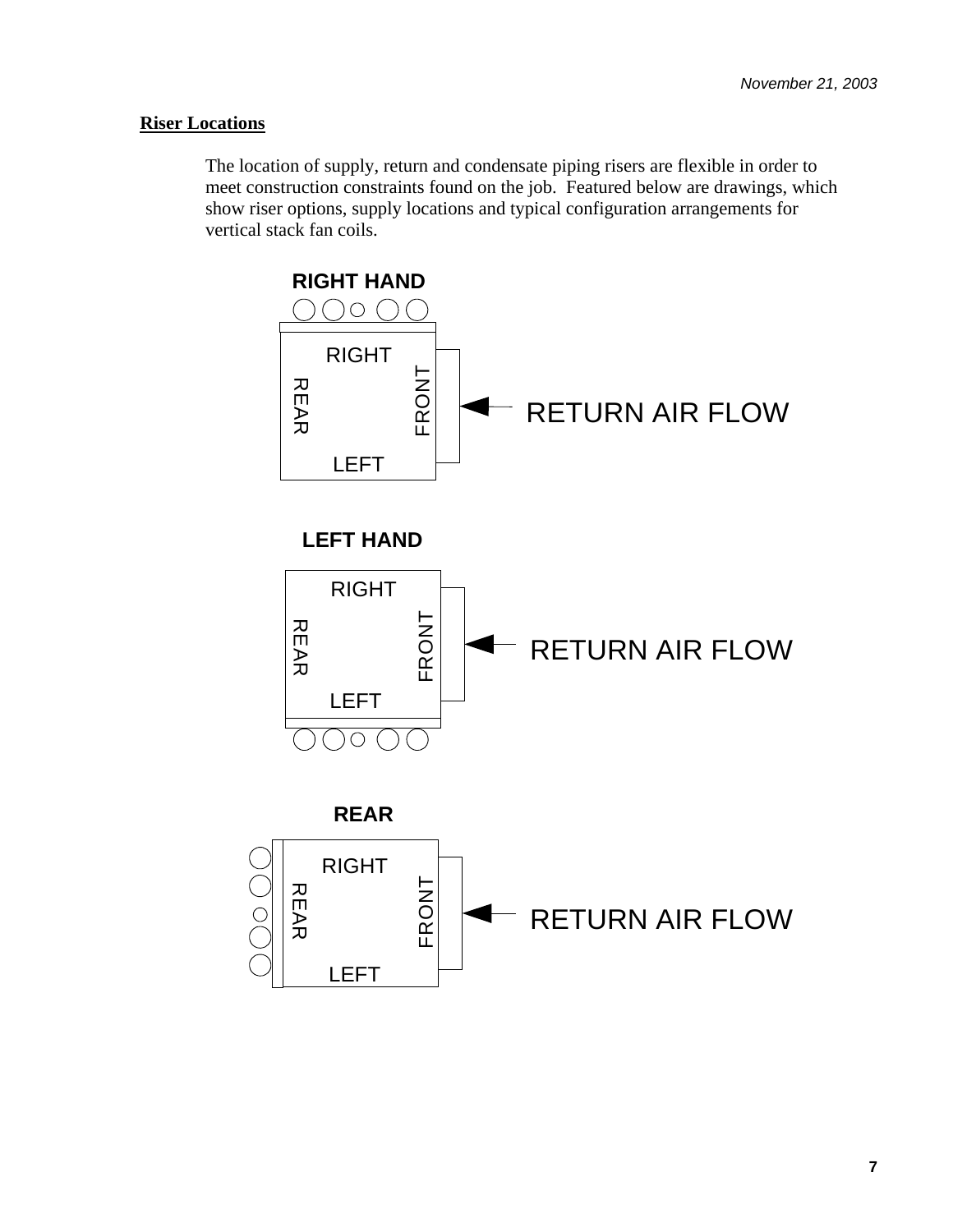### **Riser Insulation and Spacing**

The consulting engineer for the project specifies riser insulation thickness. Typically, elastomeric, closed cell thermal insulation is the material used for insulating risers and is normally ½ inch thick, providing for an R-value of approximately 2.5.

Some local codes have recently begun mandating increased R-values for thermal efficiency. The use of thicker insulation in these cases affects spacing of the risers, particularly in four pipe systems. Generally speaking, you do not want the total width of the riser package to exceed 17 inches. Pictured below is the standard riser spacing. In the event the cumulative dimensions of the riser diameter and insulation thickness exceeds 17 inches, contact Titus for a special riser design.

### **2 PIPE**  $-3.00"$ 3.25" **SUPPLY** 17.00" DRAIN ⊚ RETURN 3.25" ½" WALL INSULATION 5.00" SLAB CUT-OUT **4 PIPE** 3.50" 3.00" 3.25" CWR CWS 17.00"DRAIN **HWS** HWR 3.25" ½" WALL 3.50" INSULATION  $5.00"$  + SLAB CUT-OUT

#### *Standard Insulation Thickness and Riser Spacing*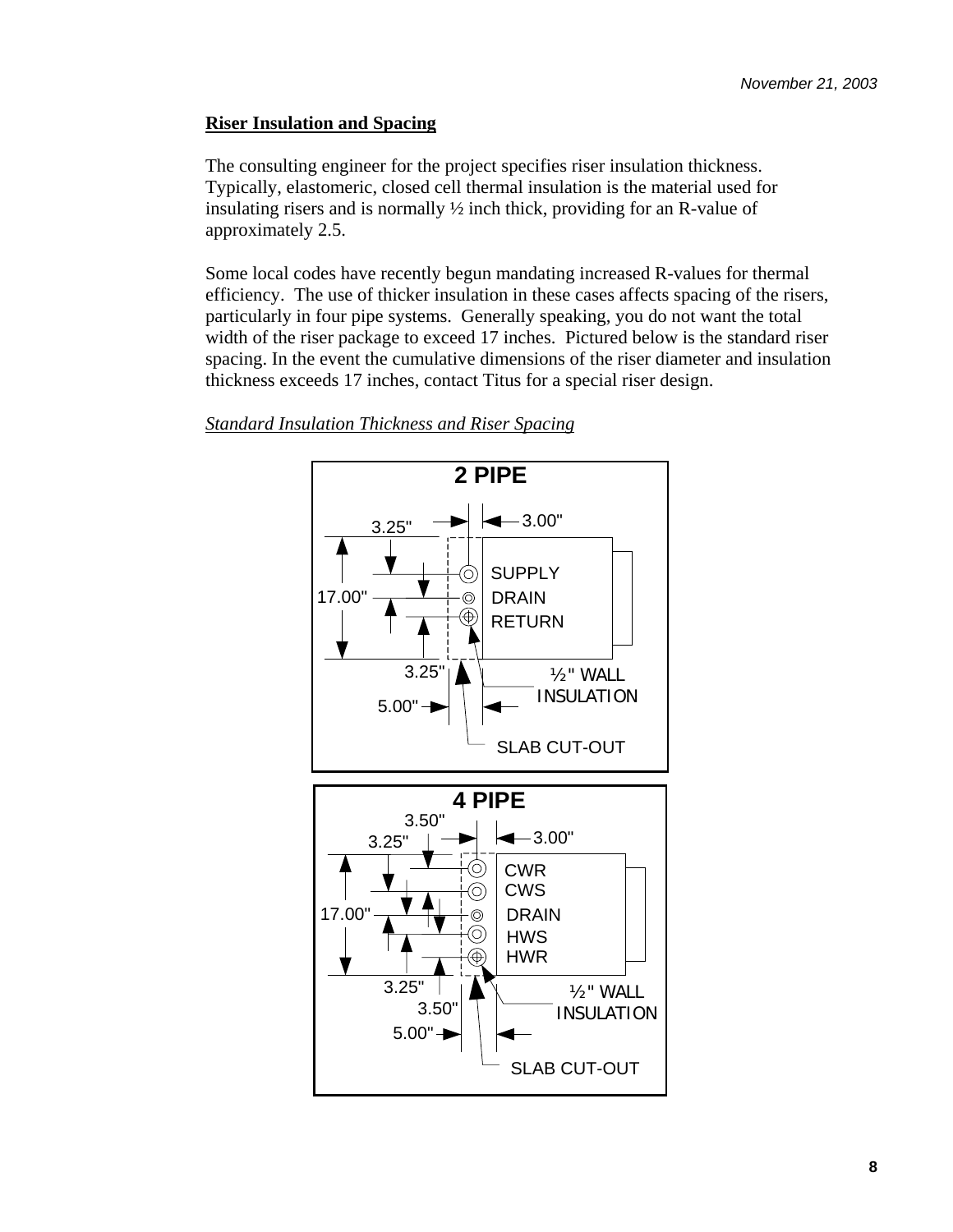#### **Riser Installation**

The term riser refers to the supply/return/condensate piping attached to a vertical stack fan coil. The term riser extension refers to the piping, which connects risers associated with vertical stack fan coil units located on different floors, one above or below the other (see illustration on page 12 for riser extension length formula).

There are a number of general principles, which apply to any fan coil riser installation. Riser connections made by Titus at the factory are always brazed joints, while recommended field connections should be made with 95/5 solder. When making field connections of riser extensions, the correct method is to push the insulation down and clamp before soldering. In situations where the insulation cannot be pushed down far enough, the insulation should be neatly sliced vertically (parallel to the piping) and clamped before soldering. Once the joint has been connected, the insulation should be glued. Use of this methodology will not only provide for the best aesthetics, it will also maintain the integrity of the thermal protection provided by the insulation. The top of every riser should incorporate a female fitting while the bottom of every riser extension should be male. (See below) Also shown below are pictures detailing correct and incorrect methods of connecting riser extensions in the field. For fan coil specific installation information, refer to the IOM (Installation, Operation and Maintenance) guide.



*Push insulation back before soldering* 



*Cut insulation neatly in vertical manner*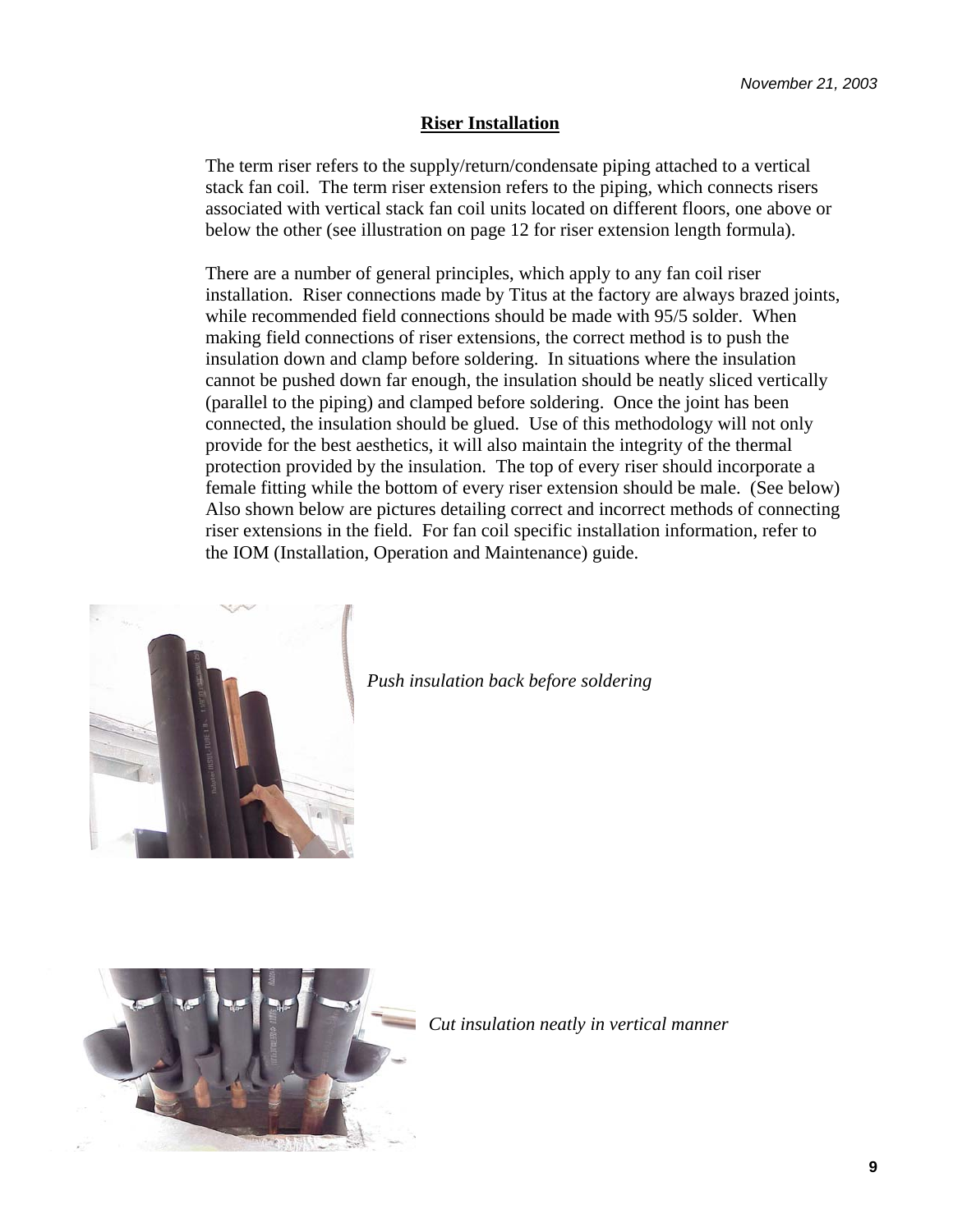*November 21, 2003* 







*How to………and how not to field solder riser connections!* 

*Correctly soldered extension joint*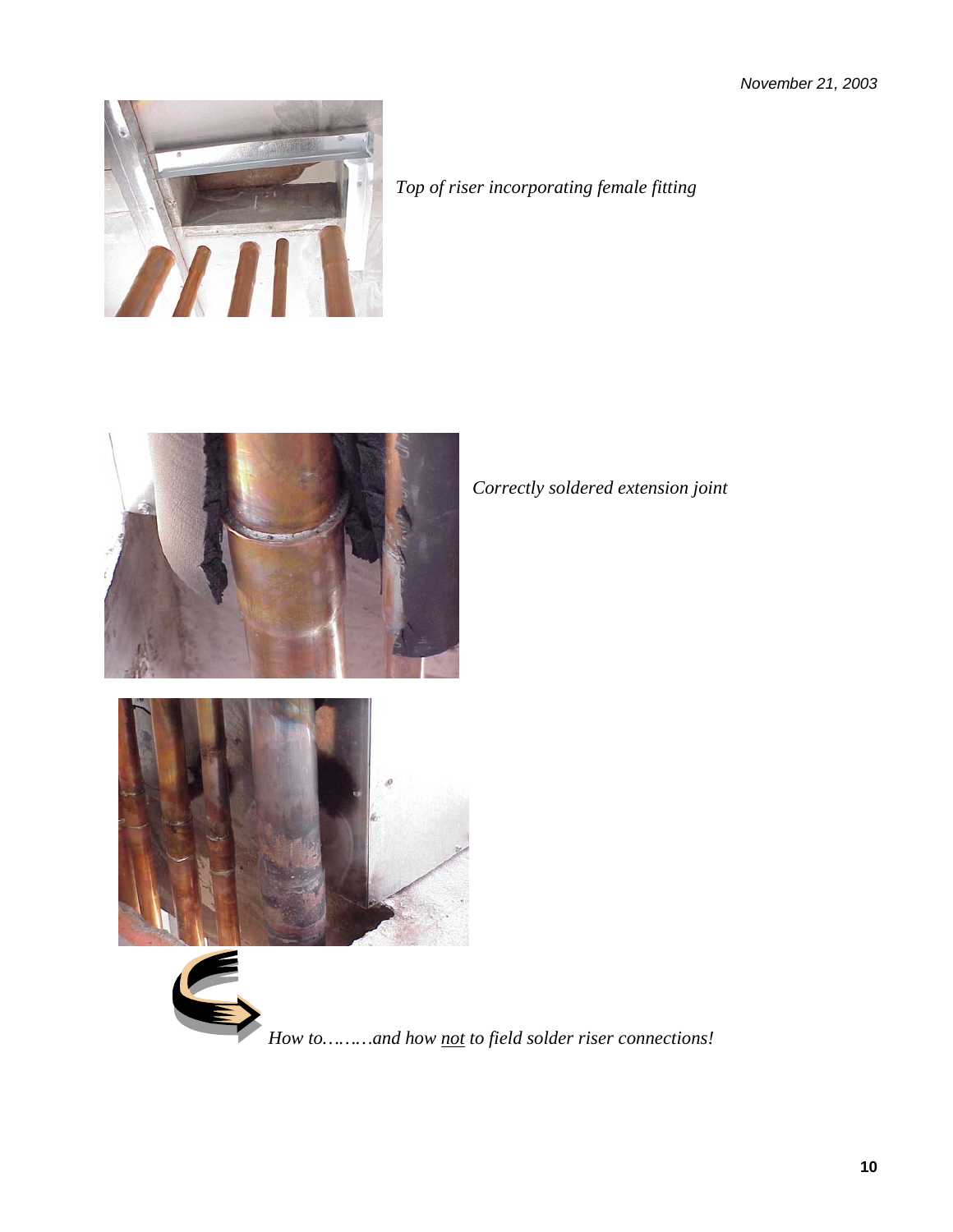Care must be taken during shipment and installation not to damage risers. Titus provides an optional metal enclosure to encapsulate risers for extra protection. (See drawing below) Units should never be handled by the riser for transportation purposes, as they are not load bearing devices.



*Master and Slave Configuration*

*VSR with Pipe Chase*